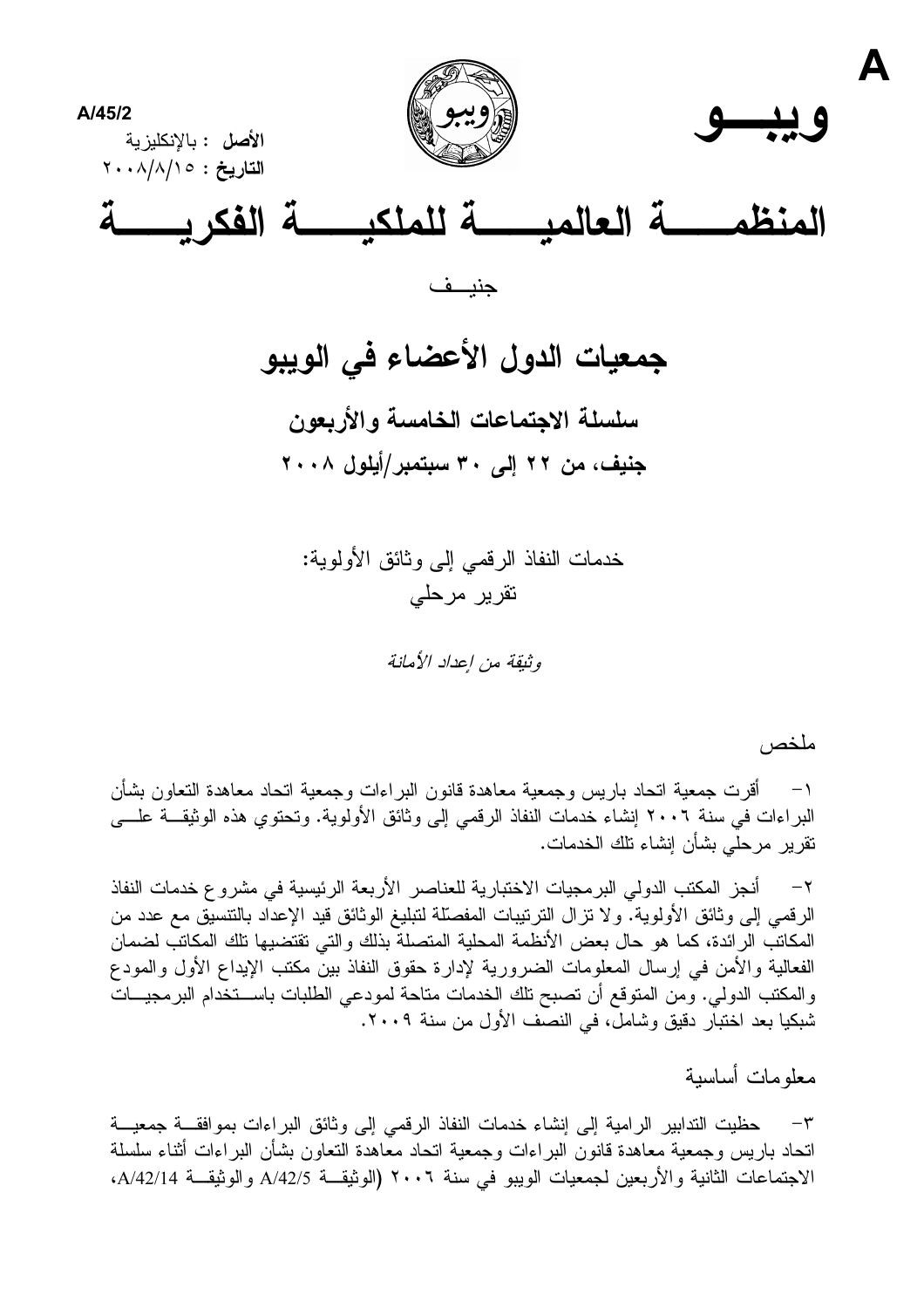الفقرات من ٢٠٥ إلى ٢٢٠). وستكفل تلك الخدمات التي يقدمها المكتب الدولي بالتعاون مـــع مكاتـــب البراءات المشاركة بديلا رقميا بسيطا وأمنا عن إيداع نسخ ورقية عن وثائق الأولوية لدى عدة مكاتب للبراءات. وستمكن مودع طلب البراءة الذي يطالب بالأولوية من أن يلتمس من مكاتب الإيداع الثـــانـي أن تسترجع بنفسها نسخة عن وثيقة الأولوية باللجوء إلى تلك الخدمات.

ونوصلُّ الفريق العامل المؤقت المعنى بخدمات النفاذ الرقمي إلى وثائق الأولوية، الذي اجتمـــع  $-\epsilon$ مرنين خلال سنة ٢٠٠٧، إلى اتفاق على البنية الضرورية للنظام والمبادئ المتفق عليهـــا والأحكـــام الإطارية، مع مراعاة الحاجة إلى المزيد من التغييرات في الصياغة. وقد أحيط علما بنتائج ذلك العمل والتقدم المحرز نحو نتفيذ الخدمات الجديدة أثناء سلسلة الاجتماعات الثالثة والأربعين لجمعيات الويبسو في سنة ٢٠٠٧ (الوثيقة A/43/10 و الوثيقة A/43/16، الفقر ات من ٣٣٦ إلى ٣٣٩).

التنفبذ

ورد في الفقرة ٢١ من الوثيقة A/43/10 أن من المتوقع "أن يكون التطبيق العملي الأول لنظام  $-\circ$ الخدمات الجديدة جاهزا مع نهاية النصف الأول من سنة ٢٠٠٨". ومع أن العناصر المركزية الرئيسية في النظام قد تم نطويرها واختبارها باستعمال وثائق تجريبية ورسائل نظامية، لا يزال من الضروري إنجاز المزيد من العمل بالنعاون مع المكانب الرائدة قبل أن نكون عناصر الاتصالات جاهزة للـــسماح باختبار النظام بأكمله. واستمر العمل على تنفيذ جوانب مختلفة في النظام على مسارات متوازية عدة.

وقد أنشأ المكتب الدولي برمجيات اختبارية للعناصر المركزية الرئيسية الأربعة فسى النظسام  $-7$ وهي:

( أ ) بوابة شبكية لمودعي الطلبات تسمح لهم بإدارة تبادل وثائق أولوياتهم وتعقبها في إطار الخدمة. ونسمح البوابة للمودع بالتأكد من هويته باستعمال المعلومات التبي يقدمها مكتب الإيداع الأول، لتسمية المكانب التي ينبغي أن يؤذن لمها بالنفاذ إلى وثيقة الأولوية ولتحديث بعض المعلومات الإداريــــة والحصول على شهادات بأن الوثيقة قد أتيحت في تاريخ بعينه ومعرفة متى نفذت مختلف المكاتب إلى وثيقة الأولوية بالفعل عن طريق النظام. ويمكن الاطلاع على عرض نجريبي للنظام في موقع ركـــن النور اءات ("@PATENTSCOPE): </http://www.wipo.int/patentscope/en/priority\_documents>.

(ب) وخدمات تمكن من تبادل وثائق البراءات في إطار الخدمات الجديدة عبر نظام تبــادل الوثائق الإلكترونـي لمعاهدة النعاون بشأن البراءات (PCT-EDI).

(ج) وخدمات نمكّن من تبادل وثائق الأولوية في إطار الخدمات الجديدة عبر النظام الثلاثي لتبادل الوثائق (TDA).

(د) وخدمات تمكن موظفى المكتب الدولمي من إدارة نظام الخـــدمات الجديـــدة ومراقبتــــه. ونسمح هذه الخدمات بتسجيل الوثائق باعتبارها متاحة فسي النظــام وإدارة كـــل طلبـــات المــــودعين والمكانب. ونتثمل أعمال الإدارة ندوين جميع العمليات ونتفيذ معظم الأعمال نلقائيا وإحالــــة الأغــــلاط التبي لا يمكن حلَّها تلقائياً، مثل عطل في نظام الاتصالات، إلى عناية مشغل النظام. وعلاوة على ذلك، تكفل الخدمات إمكانية إجراء تغييرات يدوية نيابة عن المودعين غير القادرين على اســـتخدام البوابــــة الشبكية.